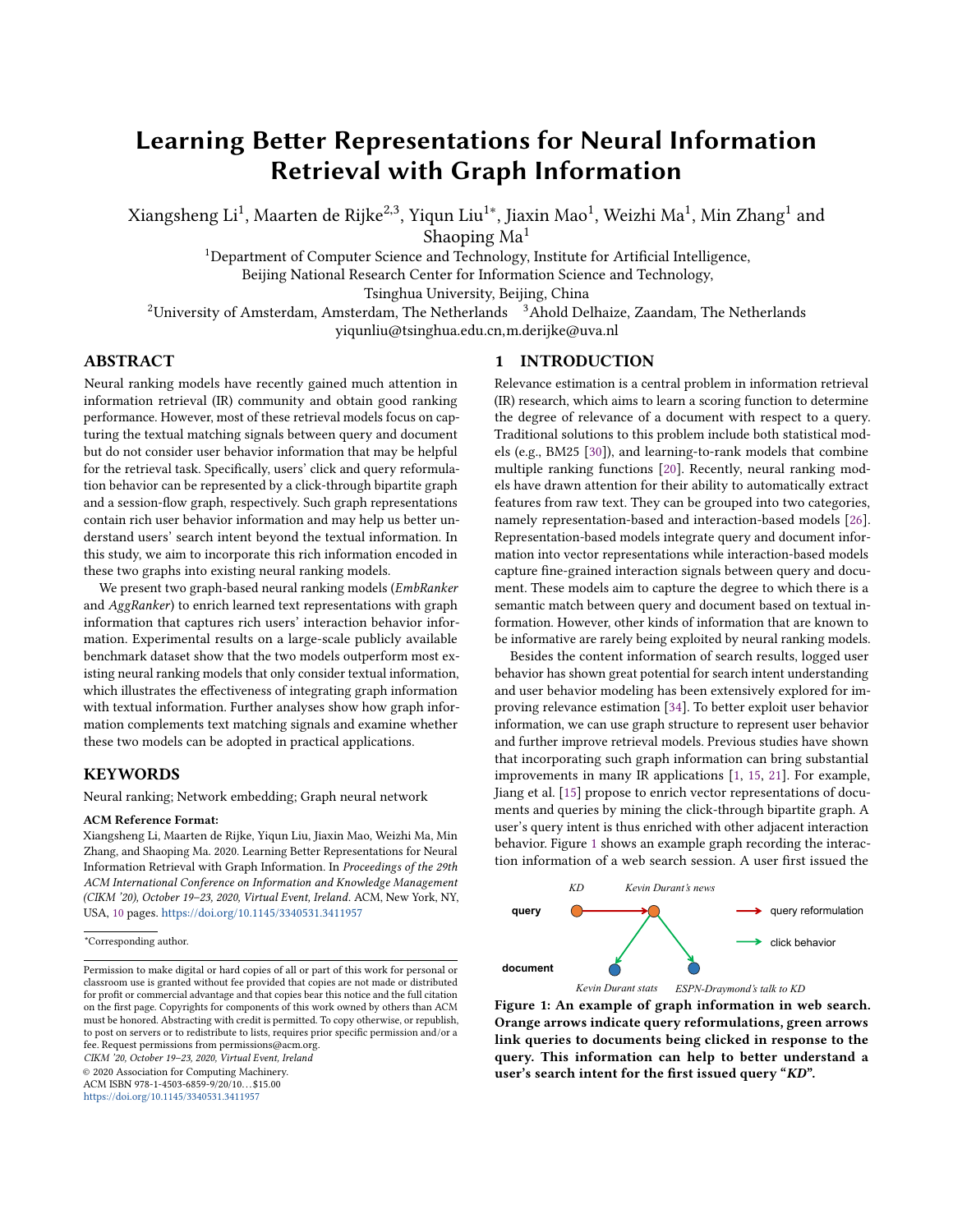abbreviated query "KD" but did not find relevant documents. Then the query was reformulated to a clearer query "Kevin Durant's news" and it leads the user to probably useful documents. We can see that the search engine does not understand the user's intent behind the vague query "KD." If the interaction behavior information in the graph is adopted, it is possible for the search engine to help other users with the same query to obtain useful results more efficiently.

Despite the fact that graph-based information may be a rich source of knowledge beyond textual information, most existing neural ranking models do not take graph information into consideration. We propose to integrate graph information into a unified neural ranking model framework. We aim to learn better query/document representations with graph information. It is important to note that we take a representation-based ranking model as a basic ranking model rather than interaction-based ranking model because interaction-based models do not learn an independent representation for a specific query or document. Motivated by two main graph modeling methods [\[36\]](#page-9-8) (network embeddings and graph neural networks), we propose two graph neural ranking models, namely an embedding-based neural ranker (EmbRanker) and an aggregation-based neural ranker (AggRanker). EmbRanker learns embeddings by leveraging the skip-gram model on a graph [\[22\]](#page-9-9) to jointly preserve textual information and graph-based information. AggRanker learns embeddings by aggregating each local neighborhood from text content to the structure level.

While a wide range of information can be represented in different kinds of graphs, in this study, we focus on two graphs: the sessionflow graph and the click-through bipartite graph. The session-flow graph describes how users reformulate queries, which can enrich the learned query embeddings with semantic information from other related queries in the same session context. The click-through bipartite graph specifies co-clicked documents with respect to a given query, which reduces the lexical gap between query and document embeddings. Compared to previous neural ranking models, the learned representations can better model users' search intent, which is particularly important for long-tail queries [\[15,](#page-9-6) [18\]](#page-9-10).

We evaluate the proposed models, EmbRanker and AggRanker, on a large-scale publicly available test collection [\[4\]](#page-9-11) from a commercial search engine, Sogou.com. Experimental results show that EmbRanker and AggRanker significantly outperform existing retrieval models. We also investigate graph parameters and computational costs to analyze the practical feasibility of incorporating graph information into neural ranking models.

In summary, our main contributions are as follows:

- (1) We develop two graph-based neural retrieval models that utilize the session-flow graph and click-through bipartite graph to build better query and document representations for document retrieval. To the best of our knowledge, this is the first attempt to integrate graph-based information into neural ranking models.
- (2) We conduct extensive experiments on a large-scale public test collection. Experimental results show that our proposed models significantly outperform most existing retrieval models, which illustrates the effectiveness of incorporating graph information into neural ranking models.
- (3) We systematically analyze the effectiveness of using different graphs and the efficiency of two proposed models, thereby

providing a solid understanding of how to effectively utilize graph-based information in the retrieval task.

# 2 RELATED WORK

# 2.1 Neural retrieval models

Existing retrieval models can be divided into two categories [\[12\]](#page-9-12), namely representation-based and interaction-based models. Representation-based models aim to build a good semantic representation of queries and documents. DSSM [\[14\]](#page-9-13) is the first successful representation-based model for retrieval tasks; it represents two input texts with a unified process by using a multi-layer perceptron (MLP) transformation. Convolutional networks [\[13\]](#page-9-14) have been employed to replace MLPs to represent the input text. They are computationally efficient but lose fine-grained semantic information (e.g., passage or sentence-level relevance [\[19\]](#page-9-15)). On the other hand, interaction-based models build local interactions between query and document, which capture more fine-grained semantic information. KNRM [\[37\]](#page-9-16) utilizes kernel pooling to build multi-level soft matches between query and document. Matchpyramid [\[27\]](#page-9-17) defines a symmetric interaction function to model term similarities between query and document.

### <span id="page-1-0"></span>2.2 Graph-based information retrieval

Graph-based information has been widely studied and exploited in the IR literature. Based on link structure, a series of ranking algorithms have been proposed (e.g., PageRank [\[25\]](#page-9-18), HITS [\[17\]](#page-9-19)). Previous studies also use different types of graphs to represent a user's behavioral information. Jiang et al. [\[15\]](#page-9-6) enrich vector representations by using a click-through bipartite graph to reduce the lexical gap between query and document. However, this method is only based on BoW vectors and ignores low-frequency words, which leads to a loss of neighbor information. Click graphs have also been used to learn query intent [\[21\]](#page-9-7) to help improve search performance, which illustrates that behavior graph is useful to improve intent modeling. Zhang et al. [\[42\]](#page-9-20) learn query and item embeddings to approximate the external pre-trained graph embedding for product search. But this method requires external pre-training and its fixed graph embedding may be incompatible with a specific task.

To address the problems of existing graph-based ranking models [\[15,](#page-9-6) [42\]](#page-9-20), we use neural networks to extract a dense representation that preserves the structural information in graphs and learn graph representations in an end-to-end manner. In our work, we utilize two different graphs, namely the session-flow graph and the click-through bipartite graph to improve neural ranking models. These graphs capture detailed interaction behavior information, which is helpful for modeling user search intent.

## 2.3 Graph-based deep learning

Recently, many efforts have been made to adapt deep neural networks to graph-structured data. The key idea is to enrich the representation with specific structural information and to preserve the node information. Existing graph modeling methods can be categorized into two classes: network embeddings and graph neural networks [\[36\]](#page-9-8). Network embeddings leverage the skip-grams method [\[22\]](#page-9-9) and sample positive and negative samples to encode rich graph-structured relationships. For example, DeepWalk [\[28\]](#page-9-21) and Node2vec [\[11\]](#page-9-22) employ skip-gram techniques to learn structural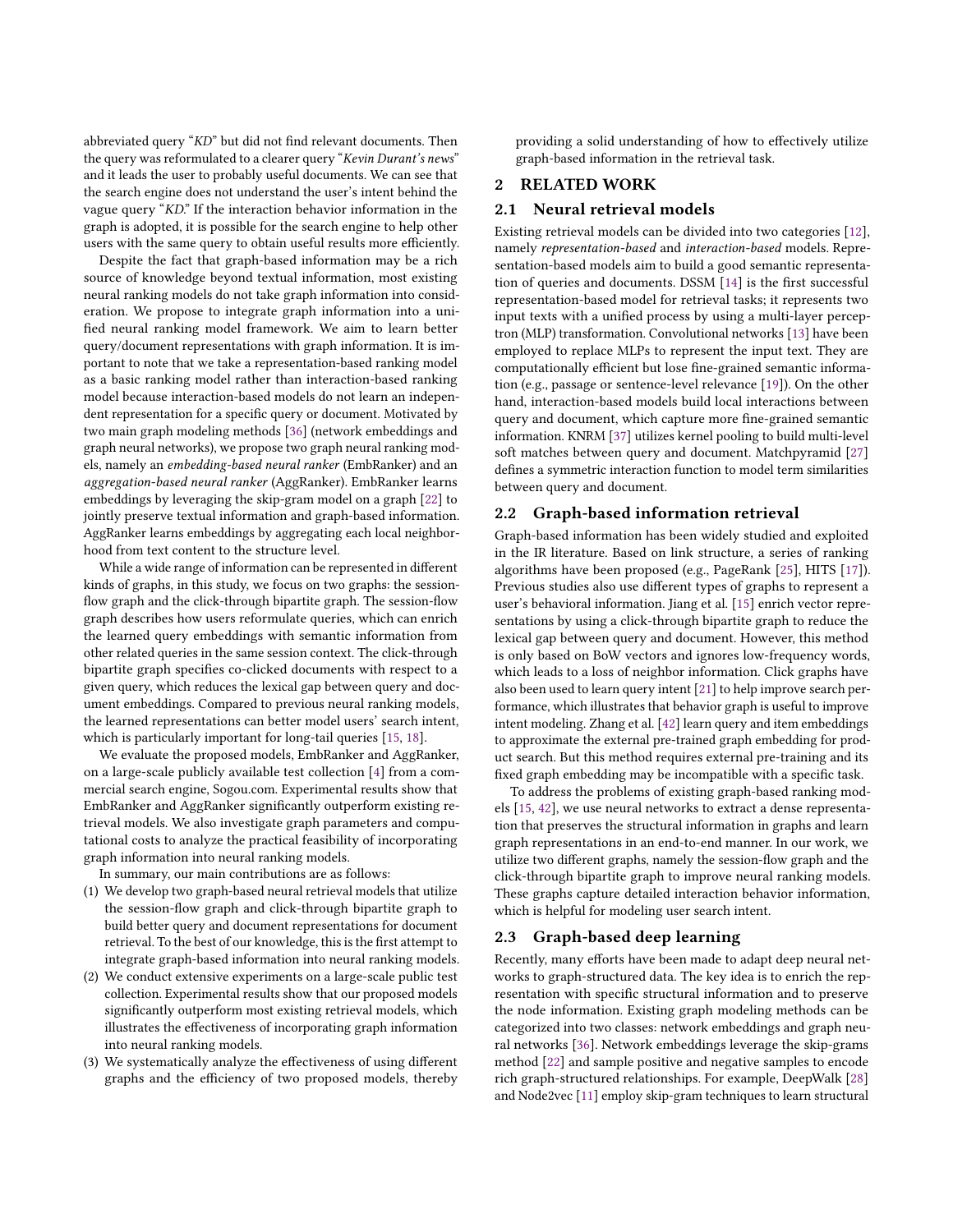regularities present within random walks. Similar structures are also applied on text [\[31\]](#page-9-23) and image [\[2\]](#page-9-24) classification to manage supervised loss and structure loss. Specifically, their works only focus on classification task while our work focuses on text matching task. These models are computationally more expensive due to the use of sampling, however, their inference time is much lower than the training process. On the other hand, graph neural networks directly perform feature extraction in the graph domain by aggregating information from the neighbor nodes. Their computational procedures are usually the same during the training and testing process. Graph Convolutional Networks (GCNs) [\[8,](#page-9-25) [16\]](#page-9-26) incorporate graph information into neural networks by generalizing traditional convolutional filters from images to graphs. Similar structures are also utilized in text classification [\[38\]](#page-9-27) and recommender systems [\[39\]](#page-9-28).

In our work, based on two graph modeling methods, we present two graph-based neural retrieval models, EmbRanker (based on the network embedding method) and AggRanker (based on graph neural networks), for document retrieval.

## 3 PRELIMINARIES

We aim to use graph information to build representations of queries and documents so as to improve basic ranking models that only exploit textual information. In this section, we give the notation and introduce the basic ranking models used in our framework.

## 3.1 Notation

Let  $G = (V, E)$  be an undirected graph consisting of a set of nodes V and a set of edges E. We focus on two graphs: the session-flow graph and the click-through bipartite graph, where V consists of queries  $q \in Q$  and documents  $d \in D$ . The set E contains two kinds of edges  $q \rightarrow q$  and  $q \rightarrow d$ , which represent consecutive queries in the same session and documents clicked following a query. Given a node with its text content  $u = \{w_1, \ldots, w_u\} \in V$ , we write  $\mathcal{N}(u)$  for its neighborhood, i.e., the set of nodes connected to it. The graph  $G$ is generated from user behaviors on the training set. Given a query q, document d, and graph  $G$ , the goal of our models is to estimate the relevance of d by generating high-quality representations that preserve both structural proximity information in the graph and semantic information in content.

#### <span id="page-2-0"></span>3.2 Basic ranking models

We focus on enriching learned representations with graph information. Therefore, we build on representation-based ranking models as the basic ranking models instead of interaction-based ranking models since interaction-based models do not learn an independent representation for a specific query or document. The basic ranking model includes two parts: a text encoder and an output layer. To fairly compare the effectiveness of different text encoders, we apply the same output layer to predict relevance. Depending on the specific situations in practical systems, the basic ranking model could be any representation-based ranking models. In our work, we adopt three representation-based models as our basic ranking models, i.e., ARCI [\[13\]](#page-9-14), DSSM [\[14\]](#page-9-13) and Transformer [\[33\]](#page-9-29).

3.2.1 ARCI. Given the textual content of a query or document, ARCI takes as input the embedding of its words and summarizes the meaning of that content through a layer of convolutions and

pooling, until reaching a fixed length representation in the final layer. We write  $\mathbf{x}_i \in \mathbb{R}^L$  to denote the word embedding with L dimensions. An n-gram in the text content is represented as the dimensions. An n-gram in the text content is represented as the concatenation of words  $\mathbf{x}_{i:j} = [\mathbf{x}_i \oplus \mathbf{x}_{i+1} \oplus \cdots \oplus \mathbf{x}_j]$ . The final text representation is computed as follows:

$$
c_{k,i} = f(\mathbf{w}_k^T \mathbf{x}_{i:i+h-1} + b_k)
$$
  
\n
$$
\hat{c}_k = \max\{c_{k,1}, c_{k,2}, \dots, c_{k,n-h+1}\}
$$
  
\n
$$
\mathbf{c} = [\hat{c}_1 \oplus \hat{c}_2 \oplus \dots \oplus \hat{c}_K],
$$
  
\n(1)

where K is the number of convolution kernels,  $\mathbf{w}_k \in \mathbb{R}^{hL}$  and  $h_i \in \mathbb{R}$  are the weights in the k-th convolution kernel extracting  $b_k \in \mathbb{R}$  are the weights in the k-th convolution kernel, extracting a window of  $h$  words to produce a local feature. Also,  $f$  is an activation function such as the ReLU. Then, the most important feature over all positions is captured by the max-pooling function. The features of different kernels are concatenated as the final text representation, denoted as c.

3.2.2 DSSM. The first layer of the original DSSM model is a wordhashing layer, which transforms the high-dimensional term vector of the query/document to a low-dimensional letter-trigram vector. However, this layer is not applicable to our Chinese dataset since a Chinese sentence is composed of single words, not fine-grained letters. To address this problem, we replace the word-hashing layer as an Average Word Embedding (AWE) layer [\[41\]](#page-9-30), which induces text embedding by averaging the embedding vectors of all terms. AWE has been shown to be effective in previous studies [\[41\]](#page-9-30) and is able to learn good text representation.

In summary, in our framework DSSM first averages the word embedding of all terms in the text content, and then it applies multi-layer neural networks to map text features to a semantic representation. The final text representation is computed as follows:

$$
\hat{\mathbf{x}}_0 = \tanh\left(W_0 \cdot \frac{\sum_i \mathbf{x}_i}{T} + b_0\right)
$$
  
\n
$$
\hat{\mathbf{x}}_j = \tanh\left(W_j \cdot \hat{\mathbf{x}}_{j-1} + b_j\right), j = 1, \dots, J,
$$
\n(2)

where T is the text length and J is the number of hidden layers.<br>The final  $\hat{\mathbf{x}}_i$  is considered as the text representation The final  $\hat{\textbf{x}}_J$  is considered as the text representation.

3.2.3 Transformer. The Transformer [\[33\]](#page-9-29) is a seq2seq model that relies on (self-)attention and several identical layer stacks. Each layer is composed of a multi-head self-attention mechanism and a position-wise fully connected feed-forward network. Multi-headed attention builds multiple "representation subspaces" and heads governed by separate sets of  $W_O$ ,  $W_K$ ,  $W_V$  weight matrices, which are calculated as follows:

$$
head_i = \text{Attention}(HW_Q^1, HW_K^1, HW_V^1)
$$
\n
$$
\text{Attention}(Q, K, V) = \text{softmax}\left(\frac{QK^T}{\sqrt{d_k}}\right)V,\tag{3}
$$

where  $H$  is an embedding matrix for the bottom encoder, i.e., query<br>or document embedding matrix. We use this stack of  $N$  Transformer or document embedding matrix. We use this stack of N Transformer blocks and the output embedding of the last block is considered as the query or document representation.

3.2.4 Output layer. We use the above methods to build a query representation  $\mathbf{e}_q$  and document representation  $\mathbf{e}_d$ , separately. To fairly compare the quality of learned representations, we use the fairly compare the quality of learned representations, we use the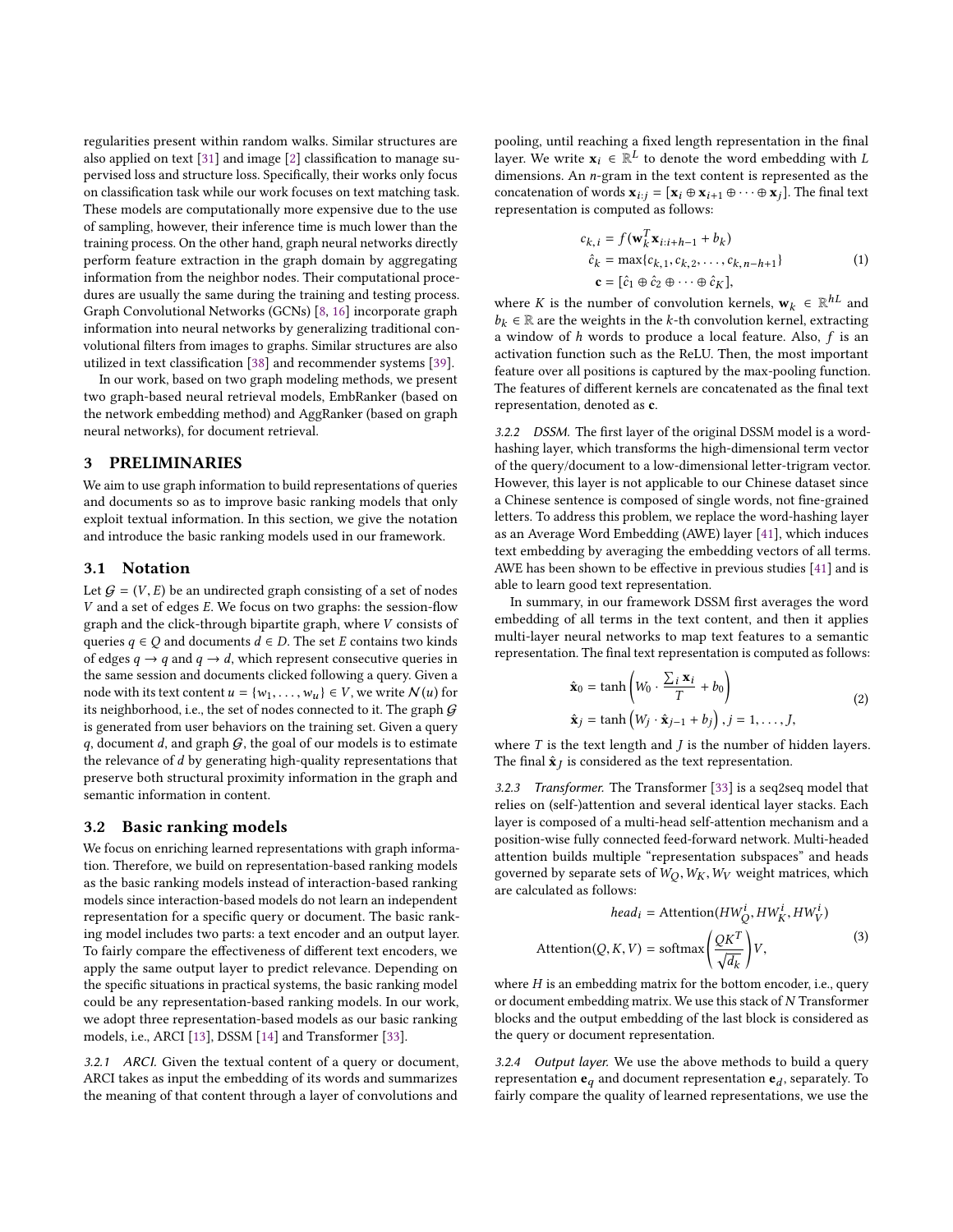same relevance scoring function  $s(q, d)$  for all basic models, which is a linear transformation for the concatenation of  $\mathbf{e}_q$  and  $\mathbf{e}_d$ :

<span id="page-3-0"></span>
$$
s(q, d) = W_s \cdot [\mathbf{e}_q, \mathbf{e}_d] + b_s. \tag{4}
$$

The ranking loss  $\mathcal{L}_{rank}$  is defined as a pairwise ranking loss: docu-<br>ment  $d^+$  is ranked bigher than  $d^-$  in terms of ground truth preferment  $d^+$  is ranked higher than  $d^-$  in terms of ground truth preferences, with respect to a query q;

$$
\mathcal{L}_{rank} = \max(0, 1 - s(q, d^{+}) + s(q, d^{-})). \tag{5}
$$

# 4 GRAPH-BASED RANKING MODELS

In this section, we introduce two graph-based neural ranking models that improve basic (textual) ranking models with graph information, namely EmbRanker and AggRanker. The workflow of the two models is illustrated in Figure [2.](#page-4-0) Below, we describe their details.

#### 4.1 Overview

The motivation of our framework comes from existing graph modeling methods, which can be categorized into two classes: network embedding methods and graph neural network methods [\[36\]](#page-9-8). Network embedding methods aim to preserve the space proximity of the learned node representation with skip-grams while graph neural network methods directly aggregate information from the neighbor nodes. We believe that both solutions may be employed to incorporate graph information into the ranking model. Therefore, we represent graph information based on space proximity and feature aggregation, with an embedding-based neural ranker (EmbRanker) and an aggregation-based neural ranker (AggRanker), respectively. Both methods aim to learn a good representation that preserves both textual and structural information so that search intents can be better understood. Hence, for neural retrieval models, we focus on improving representation-based models since interaction-based models aim to learn an interaction embedding and do not independently learn a specific representation for a query or document.

#### 4.2 Embedding-based neural ranker

The core idea of the embedding-based neural ranker (EmbRanker) is to generate embeddings that preserve both structured proximity information and text information. Specifically, structured proximity means that a node is close to its local neighborhoods and away from other nodes in the embedding space. To learn structured proximity information, we learn the embeddings of query and document by using a skip-gram based network embedding method. Figure [2a](#page-4-1) illustrates the overall workflow of EmbRanker.

For each input query, document pair, EmbRanker first adopts its encoding architecture to encode text information as an embedding and then optimizes with both ranking loss and structural loss. To learn structured representations, we adopt skip-grams with negative sampling on random walk-based paths in the graph, as network embeddings benefit from random walk-based paths in reducing bias towards certain nodes [\[10,](#page-9-31) [32\]](#page-9-32). The random walk method generates its paths as follows. We select a node  $v_1$  as the initial node and then circularly pick up one of its neighborhoods as the next node until the path length reaches a desired length. In our work, every node in the graph is used as the initial node, which means each sampling run contains  $|V|$  paths. This guarantees that all the nodes are included in the sampled paths. The transition from a node  $v_i$  to  $v_j$  is<br>governed by the transition probability  $p(z_1, |z_1\rangle) = 1/N$  where N is governed by the transition probability  $p(v_j | v_i) = 1/N$ , where N is

the number of neighborhoods of  $v_i$ . After obtaining random walk-<br>based paths, we apply skip-grams with peoptive sampling on the based paths, we apply skip-grams with negative sampling on the paths to capture proximity information [\[22\]](#page-9-9). The neighborhoods in the path within a certain window size  $L$  are considered as positive samples for the central node while other nodes are randomly picked as negative samples. We also incorporate a percentage  $\epsilon$  of non-clicked documents as negative samples for query nodes. Then, we maximize the likelihood of positive samples  $S^+$  and minimize<br>the likelihood of negative samples  $S^-$ . The structural loss  $f$  is the likelihood of negative samples  $S^-$ . The structural loss  $\mathcal{L}_s$  is thus the overall negative log-likelihood: thus the overall negative log-likelihood:

<span id="page-3-1"></span>
$$
\mathcal{L}_s = -\mathcal{L}(S^+, S^- \mid \Theta)
$$
  
= 
$$
-\sum_{(i,j) \in S^+} \log \sigma(\mathbf{e}_i^T \mathbf{e}_j) - \sum_{(i,k) \in S^-} \log \sigma(-\mathbf{e}_i^T \mathbf{e}_k),
$$
 (6)

where  $e_i, e_j, e_k$  denote embeddings of the central node, the positive<br>sample and the negative sample, respectively. O are the model pasample and the negative sample, respectively. Θ are the model parameters;  $\sigma$  is the sigmoid function; the negative likelihood function is also called as structural loss, aimed at learning structured information present in the graph. The final loss function of EmbRanker  $\mathcal{L}_{emb}$  consists of structural loss and ranking loss:

$$
\mathcal{L}_{emb} = \mathcal{L}_{rank} + \lambda_s \cdot \mathcal{L}_s, \tag{7}
$$

where  $\lambda_s$  is a trade-off parameter for structure loss  $\mathcal{L}_s$ . During the training process, the encoding architecture of a basic ranking model is optimized by  $\mathcal{L}_{emb}$  such that the learned embedding preserves both textual and structural information.

#### 4.3 Aggregation-based neural ranker

Compared to the EmbRanker, which uses skip-grams to learn embeddings in a pairwise manner, the aggregation-based neural ranker (AggRanker) learns graph information by directly propagating the information of all the neighborhoods to the focal node by a graph neural network (GNN). The key idea is to learn a neighborhood embedding that represents the local structure information up to a given depth K. Figure [2b](#page-4-2) illustrates the workflow of AggRanker, which is a two-stage encoding process.

In the first stage, AggRanker first collects all the neighborhoods of the focal node (query node or document node) within a given depth K, e.g.,  $(q_1, q_2, q_3, q_4, d_1, d_2, d_3)$  in Figure [2b.](#page-4-2) Then it uses the text encoder of a basic ranking model to map the content of each node into a textual semantic embedding as detailed in Section [3.2.](#page-2-0) We use  $e_v$  to denote the textual semantic embedding of the node v.

Second, AggRanker recursively aggregates the semantic embeddings of the neighborhoods layer by layer. For node  $v_i$  in the k-th<br>layer, the expressed embedding  $\mathbf{h}^k$ , is represented as layer, the aggregated embedding  $\mathbf{h}_{v_i}^k$  is represented as:

$$
\mathbf{h}_{\upsilon_i}^{k-1} = \sum_{\upsilon_j \in \mathcal{N}(\upsilon_i) \cup \{\upsilon_i\}} \tilde{m}_{ij} \mathbf{h}_{\upsilon_j}^{k-1}
$$
(8)

$$
\mathbf{h}_{v_i}^k = \tanh(W^k \cdot \mathbf{h}_{v_i}^{k-1} + b^k),\tag{9}
$$

where the first aggregated embedding is the textual semantic embedding  $\mathbf{h}_{v_i}^0 = \mathbf{e}_{v_i}$  and  $\tilde{m}_{ij} \in \tilde{M}$  is the normalized symmetric adjacency matrix englishing the connection between zu and zu between  $u_{0i}$  and  $u_{ij}$  is the connection between  $v_i$  and  $v_j$ .<br>
Enllowing the multi-layer Graph Convolutional Network (GCN) Following the multi-layer Graph Convolutional Network (GCN) model [\[16\]](#page-9-26), the matrix  $\tilde{M}$  is given by

$$
\tilde{M} = \tilde{D}^{-\frac{1}{2}} \tilde{A} \tilde{D}^{-\frac{1}{2}} \n\tilde{A} = A + I_N,
$$
\n(10)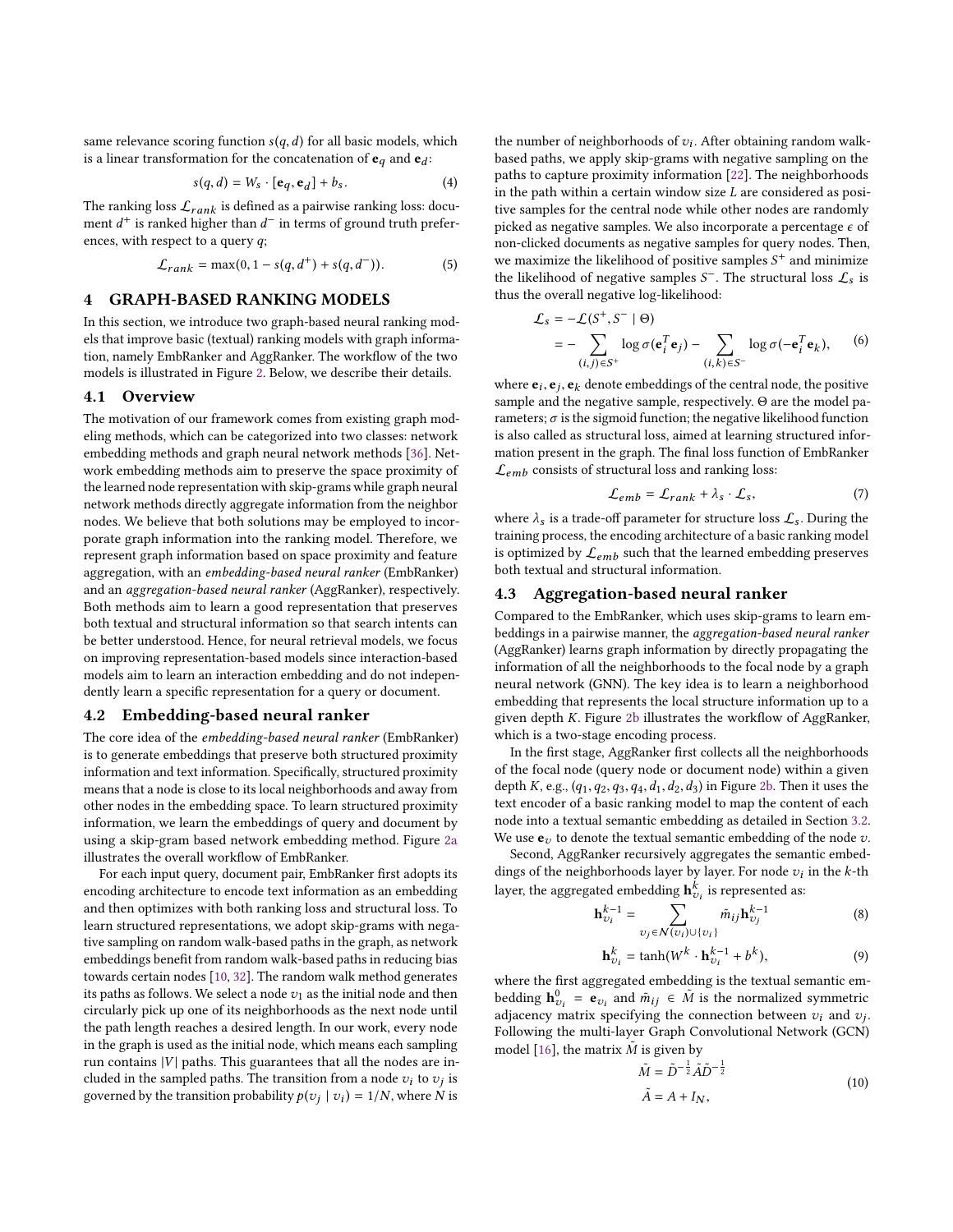<span id="page-4-1"></span><span id="page-4-0"></span>



<span id="page-4-2"></span>(b) Aggregation based neural ranker (AggRanker).

Figure 2: Workflows of two graph-based neural retrieval models. EmbRanker (a) uses skip-grams with negative sampling to embed graph-based information for ranking. AggRanker (b) uses GNNs to encode graph-based information as neighbor embeddings and combines it with the original text embedding for ranking.

where  $\tilde{A} \in \mathbb{R}^{|V| \times |V|}$  is the adjacency matrix with added self-<br>connections,  $I_N$  is the identity matrix and  $\tilde{D} = \sum_j \tilde{A}_{ij}$  is the degree<br>matrix. In each layer, the network not only gathers the informamatrix. In each layer, the network not only gathers the information from the previous layer, but also diffuses the current node information to the next layer. The number of layers  $K$  allows message passing among nodes that are at most  $K$  steps away. Global information can be learned in this information propagation manner.

We take the concatenation of the neighbor embedding  $e_{N(v_i)} =$  $\mathbf{h}_{\nu_i}^{\kappa}$  and textual embedding  $\mathbf{e}_{\nu_i}$  as the final representation of the approximation of the space of the space of the space of the space of the space of the space of the space of the space of the space of  $\mathbf{w}_{v_i}$  and textual embedding  $\mathbf{v}_{v_i}$  as the final representation of the query-document pair. Similar to EmbRanker, we then apply a linear transformation to construct the objective function in Eq. [4](#page-3-0) and learn using a pairwise ranking loss as in Eq. [5.](#page-3-1)

# 4.4 Discussion

EmbRanker and AggRanker are designed based on two important graph modeling methods [\[36\]](#page-9-8): network embeddings and graph neural networks. They share two common aspects. (1) EmbRanker and AggRanker are proposed for a representation-based model since we aim to enrich representation with both textual semantic and structural information. However, interaction-based models cannot independently learn a specific representation for a query or document, they are thus not considered in our framework. Experimental results show that by incorporating graph information into representation-based models, they can perform better than interaction-based models. We leave the combination of interaction-based models and graph information as future work. (2) Importantly, the basic ranking model is suggested to be computationally efficient since the text content of neighborhoods in the graph is also modeled. When using a large amount of neighborhoods, this brings computational challenge to the ranking system. Therefore, in practical systems, we suggest to optimize the computationally expensive part or reduce the number of parameters. We will discuss the computational costs of the two methods in Section [6.4.](#page-8-0)

There are important differences in both the training and test processes for EmbRanker and AggRanker. For training, we observe that EmbRanker requires additional preprocessing for graph traversals to sample positive and negative pairs while AggRanker directly models structural information during the training process. Preprocessing comes with a computational overhead. However, for testing, EmbRanker does not require the input of structural information while AggRanker still needs to consider graph information as input. This means that the inference time of EmbRanker is substantially shorter than for AggRanker, which is important in practice. See Section [6.4.](#page-8-0)

# 5 EXPERIMENTAL SETUP

# 5.1 Dataset

We evaluate the proposed methods on a large-scale, publicly available query log from a Chinese commercial search engine, Sogou.com, namely Tiangong-ST $^1$  $^1$  [\[4\]](#page-9-11). Table 1 shows the statistics of our dataset. Tiangong-ST provides web search session data extracted from an 18-day search log. It contains weak relevance labels (i.e., click relevance labels [\[37\]](#page-9-16)) derived by six different click models for all query-document pairs and human relevance labels for documents in the last query of 2,000 sampled sessions. Due to the context difference, the number of unique queries is smaller than the number of sessions. We use the 2,000 last queries as our test set for an adhoc retrieval task. Since the text content of neighborhoods is also considered in the graph modeling framework, we use document titles in both training and testing instead of the full document content, which ensures efficiency when incorporating multiple hops of neighborhoods. A similar experimental setup has previously been used; see, e.g., [\[37\]](#page-9-16). Prior studies [\[6,](#page-9-33) [37\]](#page-9-16) have shown that weak relevance labels derived from click models can be used to train and evaluate retrieval models. Since the Partially Sequential Click Model (PSCM) [\[35\]](#page-9-34) achieves the best relevance estimation performance among the six click model alternatives, we employ click labels from the PSCM for training and validation. For testing, we use the provided five-graded human annotated relevance labels to evaluate ranking performance.

Graph-structured information is extracted from consecutive queries in a session (session-flow graph) and clicked documents (click-through bipartite graph). We build graphs only based on user behavior in the training set. A total of 87.1% of the queries and 54.5% of the documents in the test set can be found in the training set. For the validation set, 94.0% of the queries and 57.1% of the

<span id="page-4-3"></span><sup>1</sup>[http://www.thuir.cn/tiangong-st/.](http://www.thuir.cn/tiangong-st/)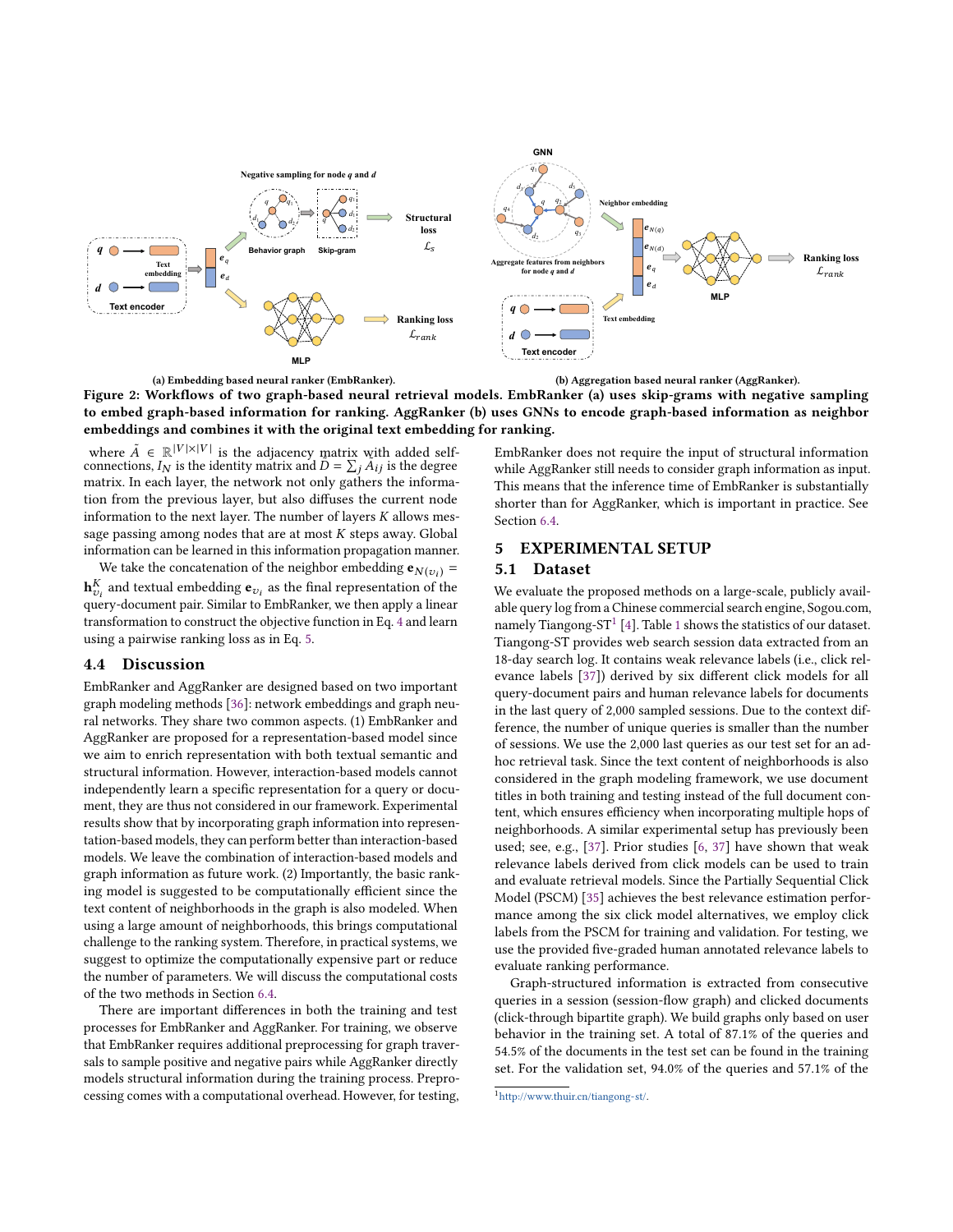<span id="page-5-0"></span>Table 1: Statistics of the Tiangong-ST dataset and the generated graph. "All" means both the query click-through bipartite graph  $(q - d)$  and the session-flow graph  $(q - q)$ .

|                                    | Train   | Valid  | <b>Test</b> |
|------------------------------------|---------|--------|-------------|
| #unique queries                    | 39,777  | 1,111  | 610         |
| #queries                           | 344,942 | 4,888  | 2,000       |
| #sessions                          | 143,155 | 2.000  | 2,000       |
| #avg. session length               | 2.41    | 2.44   | 3.21        |
| #avg. click <sup>1</sup> per query | 3.29    | 3.36   | 3.52        |
| #avg. doc per query                | 9.60    | 9.58   | 9.59        |
|                                    | All     | $q-d$  | $q - q$     |
| #nodes                             | 92,926  | 39.776 | 86,109      |
| #edges                             | 145,445 | 72,050 | 73,395      |
| #avg neighbors                     | 3.012   | 3.347  | 1.705       |

documents are in the training set. For new queries or documents that are not in the graphs, EmbRanker is able to handle them since it does not need structural information in testing and AggRanker takes a fixed NULL embedding as the neighbor embedding. Previous studies have revealed several types of bias in SERPs such as "position" [\[7\]](#page-9-35) (user's decaying attention in vertical direction), "trust" [\[40\]](#page-9-36) (user's judgement is affected by website reputation) and "presentation" [\[35\]](#page-9-34) (search results' display styles influence user's attention) factors. To reduce the possible bias in a SERP and obtain an unbiased estimation of result relevance, we use PSCM labels to generate pseudo clicked documents instead of direct clicks, where documents with a click probability over a fixed threshold are considered as having been clicked.

Following the setting in [\[37\]](#page-9-16), we map click relevance scores into five-graded relevance grades in terms of the label distribution in the TREC 2014 session track [\[3\]](#page-9-37) for validation, where documents with the top 29% click probability (grade 1 and higher) are considered relevant and being clicked.

#### 5.2 Experimental settings

5.2.1 Baselines. Our baselines include four types of retrieval model: a probabilistic ranking model (i.e., BM25), neural ranking models, graph-based ranking models, and a pre-trained language model (BERT). The first two categories consider only text information (T) while the third considers both text and graph information (T+G):

- BM25 (T): A popular probabilistic model-based ranking function proposed by Robertson et al [\[30\]](#page-9-1).
- Matchpyramid [\[27\]](#page-9-17) (T): A neural ranking model that first builds a word-level relevance interaction matrix and then applies CNNs to aggregate it into the final relevance estimation. We use a onelayer CNN with 64 (1  $\times$  3) kernels and a (2  $\times$  2) pooling size.
- KNRM [\[37\]](#page-9-16) (T): A neural ranking model that uses a kernel pooling strategy to model multi-level semantic matching signals. We use 11 kernels as the default setting in the original paper (10 soft-matching and 1 exact-matching kernels).
- ARCII [\[13\]](#page-9-14) (T): A neural ranking model that maps the word embeddings of query and document to an aggregated embedding by a CNN. we use a two-layer CNN, where the size of kernels

<span id="page-5-3"></span>Table 2: Ranking performance when using graph information on different basic ranking models. †, ‡, § indicates significant improvements with respect to the corresponding basic ranking models, respectively. (p-value  $\leq 0.05$ ).

| Model       |                        |                     |                       | NDCG@1 NDCG@3 NDCG@5 NDCG@10 |
|-------------|------------------------|---------------------|-----------------------|------------------------------|
| <b>ARCI</b> | 0.6045                 | 0.6628              | 0.7043                | 0.8257                       |
| +EmbRanker  | $0.6258^{\dagger}$     | $0.6772^{\dagger}$  | $0.7125^{\dagger}$    | $0.8412^{\dagger}$           |
| +AggRanker  | $0.6595^{\dagger}$     | $0.6797^{\dagger}$  | $0.7132^{\dagger}$    | $0.8465^{\dagger}$           |
| <b>DSSM</b> | 0.6141                 | 0.6550              | 0.7016                | 0.8253                       |
| +EmbRanker  | $0.6306^{\ddagger}$    | $0.6668^{\ddagger}$ | $0.7127^{\ddagger}$   | $0.8408^{\ddagger}$          |
| +AggRanker  | $0.6401^{\ddagger}$    | $0.6633^{\ddagger}$ | $0.7104^{\ddagger}$   | $0.8420^{\ddagger}$          |
| Transformer | 0.5776                 | 0.6378              | 0.6905                | 0.8263                       |
| +EmbRanker  | $0.6175^{\frac{8}{3}}$ | 0.6569              | 0.6953                | $0.8348^{\frac{8}{3}}$       |
| +AggRanker  | 0.6234                 | 0.6588 <sup>§</sup> | $0.6995$ <sup>§</sup> | 0.8351 <sup>§</sup>          |

and pooling in both layers are set to  $(3 \times 3)$  and  $(2 \times 2)$ . There are 16/32 kernels in two layers.

- ARCI[\[13\]](#page-9-14) (T): ARCI is a representation-based model as discussed in Section [3.2.](#page-2-0) It is used as a basic ranking model. We use a threelayer CNN where the filter windows sizes are 1 to 3 and there are 64 feature maps for each filter.
- DSSM [\[14\]](#page-9-13) (T): DSSM is also used as a basic ranking model as discussed in Section [3.2.](#page-2-0) We replace the word-hashing layer as an Average Word Embedding (AWE) layer [\[41\]](#page-9-30) to model Chinese sentences as discussed in Section [3.2.](#page-2-0) We use a three-layer DNN as in the original paper of DSSM; the hidden number of each layer is set to 50.
- Transformer [\[33\]](#page-9-29) (T): Transformer is also used as a basic ranking model discussed in Section [3.2.](#page-2-0) We use a stack of 2 Transformer blocks with hidden size = 64, number of attention heads = 5. The number of parameters is reduced to some extent for the computational efficiency in the graph modeling.
- VPCG [\[15\]](#page-9-6) (T+G): A graph-based model that enriches vector representations by using click-through bipartite graph to reduce the lexical gap between query and document. We use the default parameter settings  $K = 20$  as in the original paper. Compared with our models, this method is only based on term frequency information and ignores low-frequency words, which loss a part of neighborhood information.
- GEPS [\[42\]](#page-9-20) (T+G): A graph-based model that utilizes graph embeddings from an external unsupervised graph model to guide the representation learning for product search. We set the dimension of the graph embedding as 128. Compared with our models, this method only uses the fixed pre-trained graph embedding which may be incompatible with a specific task.
- BERT [\[9\]](#page-9-38) (Pretraining+T): Pretrained language model BERT that has been shown to be very effective on the document ranking task [\[29\]](#page-9-39). We use the pretrained 12-layer *bert-base-chinese*<sup>[3](#page-5-1)</sup> model and finetune it on our dataset.

5.2.2 Parameter settings. We implement our models using Pytorch. The parameters are optimized by Adam, with a batch size of 80 and a learning rate  $\lambda$  of 0.001. The dimension of the word embeddings is 50 and they are pretrained on a Chinese Wikipedia dataset $4$  by

<sup>&</sup>lt;sup>1</sup>Pseudo click drawn from PSCM labels, where documents with top 29% click probability (grade 1 or higher) are considered being clicked.

<span id="page-5-2"></span><span id="page-5-1"></span> $^3$ <https://github.com/google-research/bert/blob/master/multilingual.md> <sup>4</sup>[http://download.wikipedia.com/zhwiki.](http://download.wikipedia.com/zhwiki)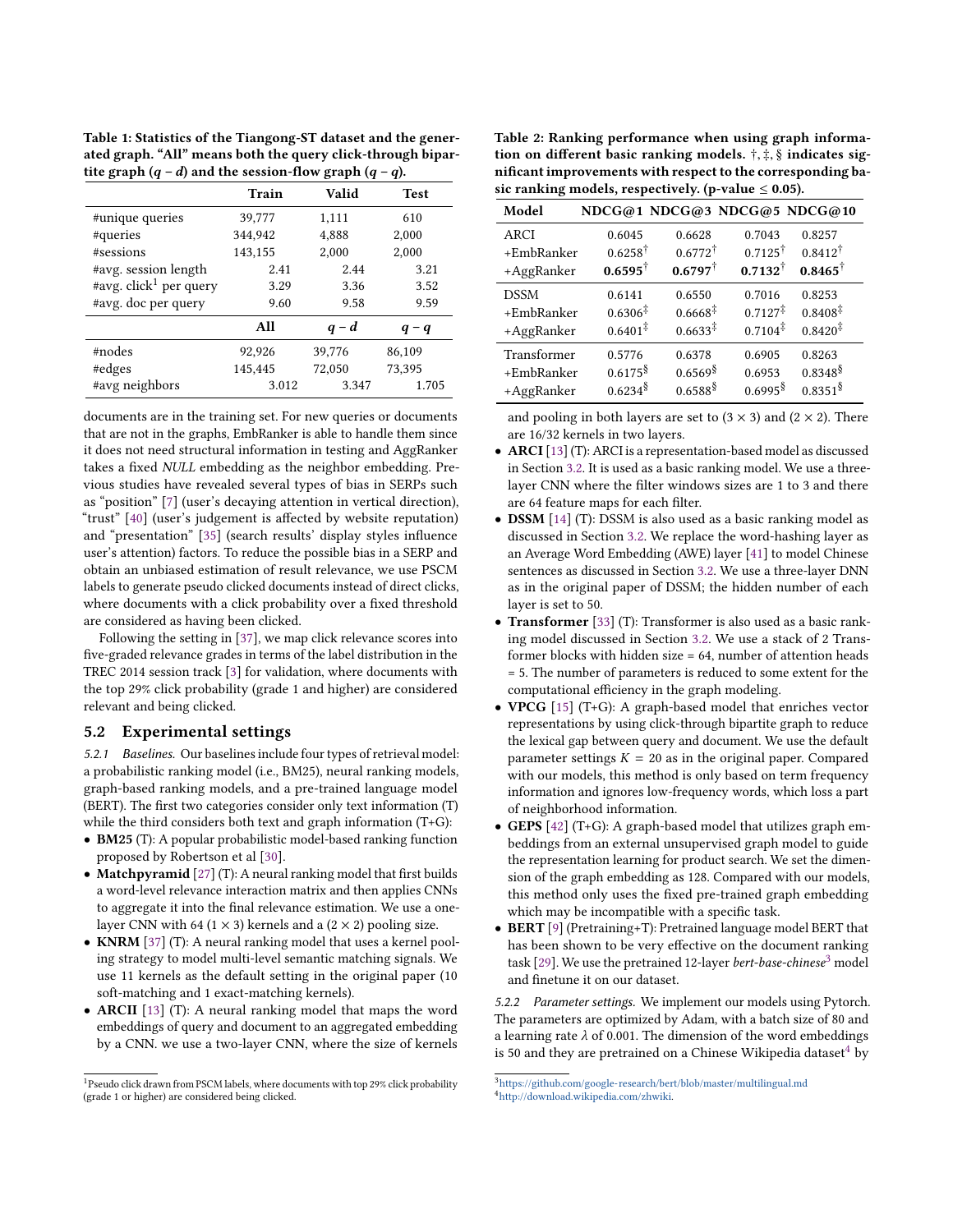| Model type                   | Feature                | Model           | NDCG@1              | NDCG@3             | NDCG@5             | NDCG@10            |
|------------------------------|------------------------|-----------------|---------------------|--------------------|--------------------|--------------------|
| Probabilistic                | Text                   | <b>BM25</b>     | 0.4528              | 0.5533             | 0.6244             | 0.7856             |
| Neural ranking model         | Text                   | MatchPyramid    | 0.4807              | 0.5565             | 0.6135             | 0.7849             |
|                              |                        | <b>KNRM</b>     | 0.5676              | 0.6172             | 0.6738             | 0.8176             |
|                              |                        | <b>ARCII</b>    | 0.5822              | 0.6363             | 0.6889             | 0.8285             |
|                              |                        | <b>ARCI</b>     | 0.6045              | 0.6628             | 0.7043             | 0.8257             |
|                              |                        | <b>DSSM</b>     | 0.6141              | 0.6550             | 0.7016             | 0.8253             |
|                              |                        | Transformer     | 0.5776              | 0.6378             | 0.6905             | 0.8263             |
| Graph-based<br>ranking model | Text+Graph             | <b>VPCG</b>     | 0.5729              | 0.6369             | 0.6904             | 0.8242             |
|                              |                        | <b>GEPS</b>     | 0.5940              | 0.6573             | 0.6987             | 0.8347             |
|                              |                        | EmbRanker(ARCI) | $0.6258^{\dagger}$  | $0.6772^{\dagger}$ | $0.7125^{\dagger}$ | $0.8412^{\dagger}$ |
|                              |                        | AggRanker(ARCI) | $0.6595^{\dagger}$  | $0.6797^{\dagger}$ | $0.7132^{\dagger}$ | $0.8465^{\dagger}$ |
| Pre-trained language model   | Externel corpus + Text | <b>BERT</b>     | 0.6388 <sup>1</sup> | $0.6926^{1,2}$     | $0.7277^{1,2}$     | $0.8503^{1,2}$     |

<span id="page-6-1"></span>Table 3: Ranking performance of different retrieval models. † indicate statistically significant improvements over all the baselines except BERT. <sup>1</sup>, <sup>2</sup> indicates a significant improvement over EmbRanker and AggRanker, respectively (p-value <sup>≤</sup> 0.05).

using word2vec. The output dimension of the text representation is 50 for three different text encoders. For EmbRanker, the percentage  $\epsilon$  of non-clicked documents in negative sampling is 0.4. Since the number of pairs in  $\mathcal{L}_s$  is larger than a single pair in  $\mathcal{L}_{rank}$ , the trade-off parameter of the structure loss  $\lambda_s$  is set smaller, selecting from [0.1, 0.05, 0.01]. To model the multi-order connectivity in the graph, we set the window size of negative sampling for EmbRanker and the depth of aggregation layer for AggRanker as 3 and 2, respectively. We also report the effect of other depths in Section [6.3.2.](#page-7-0) Early stopping with a patience of 5 epochs is adopted during the training process. All experiments are conducted on a single NVIDIA GeForce GTX TITAN X GPU with 12GB-memory. We use NDCG (Normalized Discounted Cumulative Gain) as evaluation metric. The source code is publicly available $5$ .

# 6 RESULTS AND ANALYSIS

# 6.1 RQ1: Can our framework improve the representation-based ranking models?

Based on the results in Table [2](#page-5-3) we arrive at the following lessons:

- (1) We find that both of the proposed graph ranking models, Emb-Ranker and AggRanker, obtain significant improvements over the underlying basic ranking models, which suggests that users' behavior graph is helpful for improving the ranking performance and our frameworks can effectively exploit this information to learn better representations for the retrieval task.
- (2) We find that AggRanker with the basic ranking model ARCI achieves the best ranking performance. It illustrates that modeling graph information by an aggregation function leads to a better graph representation than the skip-gram method. The aggregation function learns graph information in a separate graph embedding, thus it can better convey behavior information than the integrated embedding in skip-grams method.
- (3) The Transformer does not perform as well as ARCI and DSSM. This is because it is not designed as an independent text encoder in retrieval tasks [\[33\]](#page-9-29). Regular usage of the Transformer is as an interaction-based model and to take the concatenation query and document with a [SEP] as input [\[29\]](#page-9-39). Similar findings

were reported in [\[29\]](#page-9-39). Despite this, when using Transformer as the basic ranking model, our framework can also improve its ranking performance with graph information.

# 6.2 RQ2: How does our framework perform compared to existing ranking models?

In additional to traditional BM25, neural ranking models and graphbased ranking models, we also compare our methods with the state-of-the-art pretrained language model BERT [\[9\]](#page-9-38). See Table [3.](#page-6-1) To reduce overlap with the results in Table [2,](#page-5-3) we only list the results of our methods based on ARCI, the best-performing basic ranking model. From the table, we have the following lessons:

- (1) The traditional probabilistic model BM25 performs worst compared with other retrieval models. This indicates that merely considering exact term matching is not enough to model the relevance between query and document on our collection.
- (2) While some negative results were reported for representationbased models in ad-hoc retrieval tasks [\[24\]](#page-9-40), we observe that most of representation-based models (ARCI, DSSM) can achieve better results than interaction-based models (MatchPyramid, KNRM, ARCII). Previous studies have shown that representationbased models can perform better than interaction-based models over short and popular queries [\[23\]](#page-9-41). In our dataset, 69.9% of the queries have a length shorter than 4 words and 87.1% of the test queries are observed in the training set, which means that the majority of the queries are short and popular queries. This phenomenon results in the better performance of representationbased models in our dataset.
- (3) Considering the comparisons with text-based ranking models, we find that EmbRanker and AggRanker with ARCI outperforms all neural ranking models that only use text features. This confirms that graph information is useful for the retrieval task and well exploited in our frameworks.
- (4) We also compare our methods with graph ranking models. Both proposed models outperform VPCG and GEPS significantly. As discussed in Section [2.2,](#page-1-0) VPCG suffers from losing neighborhood information while GEPS only uses an external fixed graph embedding to guide the training, which may be incompatible with a specific task. Our models overcome these shortcomings

<span id="page-6-0"></span><sup>5</sup>[https://github.com/lixsh6/GraRetrieval-CIKM2020.](https://github.com/lixsh6/GraRetrieval-CIKM2020)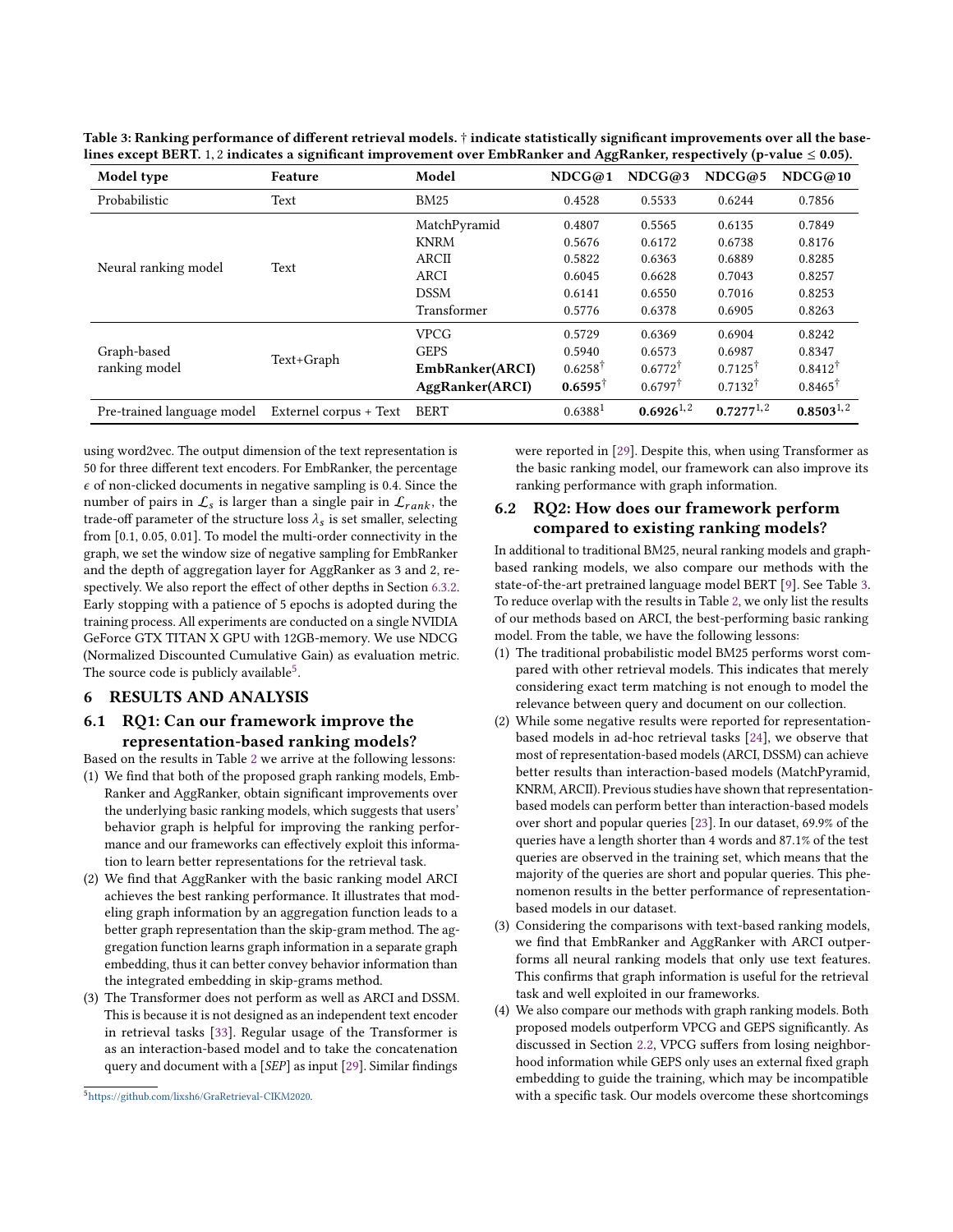<span id="page-7-1"></span>

Figure 3: Ranking performance when using different graph informations. "All" means using query click-through bipartite graph  $(q - d)$  and session-flow graph  $(q - q)$  together.

by integrating graph information into a dense representation and learning in an end-to-end manner. From a retrieval point of view, our models provide more informative textual and graph information than VPCG and GEPS.

(5) For the pre-trained language model BERT, we find that it achieves the best performance on most evaluation metrics. This is probably because: (a) BERT has a much larger parameter size (110M parameters) than other ranking models and is pre-trained on an external corpus; (b) with a large model capacity, BERT can effectively model the interaction between the query and document [\[33\]](#page-9-29). Our models perform best among all the baselines that do not rely on external corpus and a resource-consuming pre-training process. As an aside, because it is preferable to use BERT as an interaction-based ranking model [\[29\]](#page-9-39), the question of how to incorporate graph information into BERT is beyond the scope of this paper and left as future work.

# 6.3 RQ3: How does graph information contribute to the ranking performance?

In this section, we aim to understand the influence of different graph parameters (graph types, depth and size) on ranking performance. Due to space limitations, we only report NDCG@{1, 10} of ARCI as other results are qualitatively similar.

6.3.1 Effect of different graphs. In our work, we exploit two types of graph to build graph-structured information. To study which type of graph information contributes more to the overall ranking performance, we conduct an ablation study for the proposed models. In Figure [3,](#page-7-1) "Query-click" represents the click-through bipartite graph  $(q - d \text{ edges})$  and "Session-flow" represents the session-flow graph ( $q - q$  edges). We obtain the following lessons:

- (1) Both types of graph information improve the original ranking model ARCI. This demonstrates the effectiveness of our proposed graph-based ranking model framework and shows that the two kinds of graph information provide useful features to enrich the representation of query and document.
- (2) Comparing the two types of graph information, the models based on the session-flow graph achieve better performance than those based on the click-through bipartite graph. We explain this as follows: (a) the information of  $q - d$  edges might be duplicated partially with information learned through the ranking loss; and (b) there exist more noisy signals in the click- -through bipartite graph due to users' click noise [\[5\]](#page-9-42).
- (3) Between the two graph-based ranking models, AggRanker outperforms EmbRanker in most of cases. When combining two types of graph information, EmbRanker and AggRanker can

<span id="page-7-2"></span>Table 4: Ranking performance of different graph depths, i.e., the window size  $L$  in EmbRanker and the propagation layer number  $K$  in AggRanker.

|                          | EmbRanker |         | AggRanker |         |
|--------------------------|-----------|---------|-----------|---------|
| Depth                    | NDCG@1    | NDCG@10 | NDCG@1    | NDCG@10 |
| $\theta$                 | 0.6045    | 0.8257  | 0.6045    | 0.8257  |
| 1                        | 0.6129    | 0.8369  | 0.6471    | 0.8418  |
| $\overline{\mathcal{L}}$ | 0.6229    | 0.8373  | 0.6595    | 0.8465  |
| 3                        | 0.6258    | 0.8412  | 0.6505    | 0.8451  |
| 4                        | 0.6084    | 0.8377  | 0.6318    | 0.8380  |
| 5                        | 0.6152    | 0.8370  | 0.6188    | 0.8382  |

<span id="page-7-3"></span>Table 5: Ranking performance when using different graph sizes. Averaged results over 5 times sampling are reported. ▲ represents a significant improvement compared to the original model (i.e.,  $0\%$ ) with p-value  $\leq 0.05$ .

|            | EmbRanker                                  |                                            | AggRanker                       |                                            |
|------------|--------------------------------------------|--------------------------------------------|---------------------------------|--------------------------------------------|
| Percentage | NDCG@1                                     | NDCG@10                                    | NDCG@1                          | NDCG@10                                    |
| $0\%$      | 0.6045                                     | 0.8257                                     | 0.6045                          | 0.8257                                     |
| 20%        | 0.5759                                     | 0.8294                                     | 0.6027                          | 0.8282                                     |
| 40%        | 0.5912                                     | 0.8334                                     | $0.6265^{\textstyle \triangle}$ | 0.8284                                     |
| 60%        | 0.6020                                     | $0.8350^{\textstyle \triangle}$            | $0.6208^{\textstyle \triangle}$ | $0.8391$ <sup><math>\triangle</math></sup> |
| 80%        | $0.6177^{\textstyle \triangle}$            | $0.8415^{\textstyle \Delta}$               | $0.6330^{\AA}$                  | $0.8446^{\triangle}$                       |
| 100%       | $0.6258$ <sup><math>\triangle</math></sup> | $0.8412$ <sup><math>\triangle</math></sup> | $0.6595^{\textstyle \Delta}$    | $0.8465^{\textstyle \blacktriangle}$       |

both achieve better ranking performance than with a single source of graph information.

<span id="page-7-0"></span>6.3.2 Effect of depth in the graph. Proximity information of a central node in a graph enriches its textual semantic representation. However, at what distance in a graph do nodes still provide information that helps to enrich the representation? We tune the sampled window size  $L$  in EmbRanker and the propagation layer number  $K$ in AggRanker to study this problem. For simplicity, we use depth to represent window size and propagation layer number directly. The results in Table [4](#page-7-2) provide the following lessons:

- (1) The overall tendency of our proposed methods is similar, where the ranking performance first increases and then decreases as the graph depth increases. This illustrates that there exists a tradeoff between the improvement and depth. Remote neighborhoods bring more noise and thus have a negative impact on the ranking performance.
- (2) The depth with the best performance for EmbRanker and Agg-Ranker is around 3 and 2. This result indicates that neighborhoods within this depth are semantically relevant to their central nodes and other, more remote nodes are mostly noise.

6.3.3 Effect of graph size. Graph information can be considered as a type of side information for ranking models. To study the influence of the graph size, we vary the percentage of graph nodes by random sampling. We finally report the averaged results over sampling 5 times for each percentage in Table [5](#page-7-3) and have the following lessons:

(1) The two proposed models do not perform well and even get worse when only using a small amount of graph information. This is because the models may easily suffer from overfitting with small graph sizes and the learned graph information influence the quality of the whole learned embedding.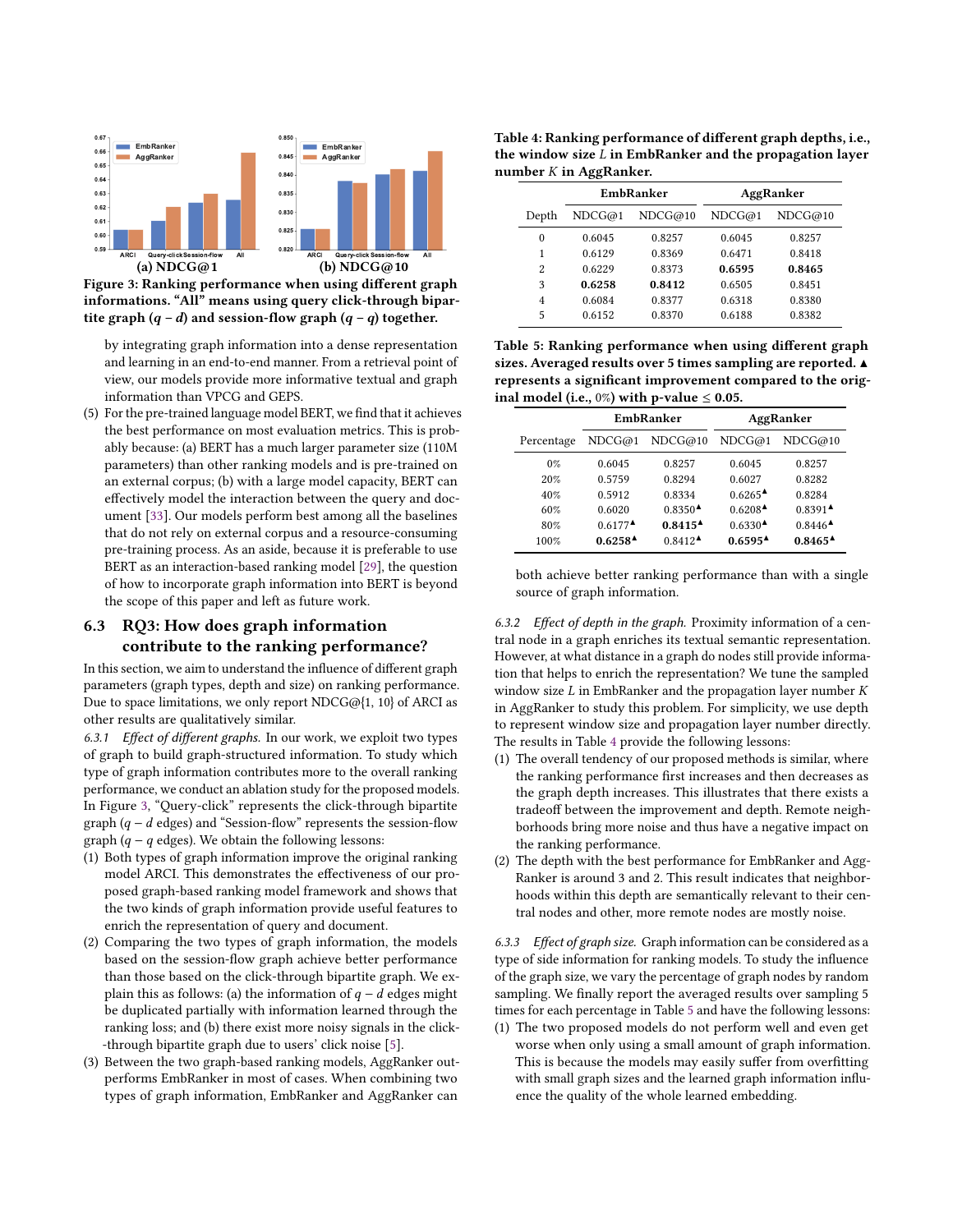<span id="page-8-1"></span>

Figure 4: An example of top-ranked documents from different ranking models. Important words are in bold face. In the subgraph,  $q_1$  and  $d_4$  are irrelevant nodes with lighter background color.

(2) As the graph size gets larger, both models perform better and significantly outperform the original model (without using graph information). The minimal required graph size for a significant difference of the two models are 80% and 60%, respectively. This illustrates that the proposed models require a large volume of graph information to be effective.

6.3.4 Case study. To better understand what can be learned by the proposed models, we conduct a case study to analyze the relationship between the top-ranked document and the applied graph information. An example is shown in Figure [4,](#page-8-1) where the subgraph of the issued query  $q_0$  is shown on the right. The result is translated from Chinese. We have the following observations:

- (1) The original model ARCI improperly provides a link to check the license information, which is irrelevant to the search intent of the issued query.
- (2) The proposed graph-based models can leverage the graph to better infer user search intent and provide the desired information about annual examination. Importantly, the proposed models can discover the important words annual examination since the majority of the neighborhood nodes provide similar information on this search target.
- (3) We find that the proposed models works well despite the presence of noisy nodes in the graph (e.g.,  $q_0$  and  $d_4$ ) because the neighborhood information is aggregated over the majority of neighborhoods. This illustrates the robustness of the proposed models when using a large-scale graph information.

#### <span id="page-8-0"></span>6.4 RQ4: How efficient is our framework?

Compared to traditional neural ranking models, our methods have more computational costs because of the graph information that they incorporate. For both proposed models, the efficiency of text encoder plays an important role since the text content of neighborhoods is also considered. This is why we suggest to use computationally efficient representation-based models. Specifically, for EmbRanker, its additional computational costs are only incurred during training since it does not require structural information during testing. For AggRanker, its computational costs increase as the depth of the graph information considered becomes larger.

Figure [5](#page-8-2) summarizes the training and testing run-times for the proposed models in different depths. The basic ranking model is ARCI. Depth 0 indicates the ARCI without using graph information. We have the following observations:

(1) Compared with the original model (i.e., depth 0), EmbRanker doubles the run-time when using graph information. And there

<span id="page-8-2"></span>

is no significant change at different depths (1 to 5) for both training and testing.

- (2) For AggRanker, we find that its run-time substantially increases as the number of layers grows. At depth 1, its computational costs increase by about 33% and 3% in training and testing, respectively. For the best depth parameter 3, its inference runtime increases about 81%, however, its ranking performance NDCG@1 enhances 9%, which is a considerable tradeoff in practical ranking scenarios. In particular, the growth rate is mainly influenced by the neighborhood number N.
- (3) We see that the computational costs of AggRanker are substantially higher than of EmbRanker and that AggRanker is more sensitive to variation in depth. Although EmbRanker does not perform as well as AggRanker, it benefits due to lower computational costs.

# 7 CONCLUSION

This paper proposes two graph-based neural ranking models for web search to enrich learned text representations with graph information that captures rich behavior information. Specifically, the proposals are based on a network embedding method (EmbRanker) and a graph neural network method (AggRanker), respectively.

Extensive experiments demonstrate the effectiveness of incorporating graph information into neural ranking models. Our models perform best among all the baselines that do not rely on external corpus or a time-consuming pre-training process. We further investigate how different graph parameters (i.e., graph types, depths, and size) influence ranking performance and the computational efficiency. Our work systematically analyzes the importance of adding graph information to a neural ranking model and provides a better understanding of how to model graph information effectively using neural architectures for IR.